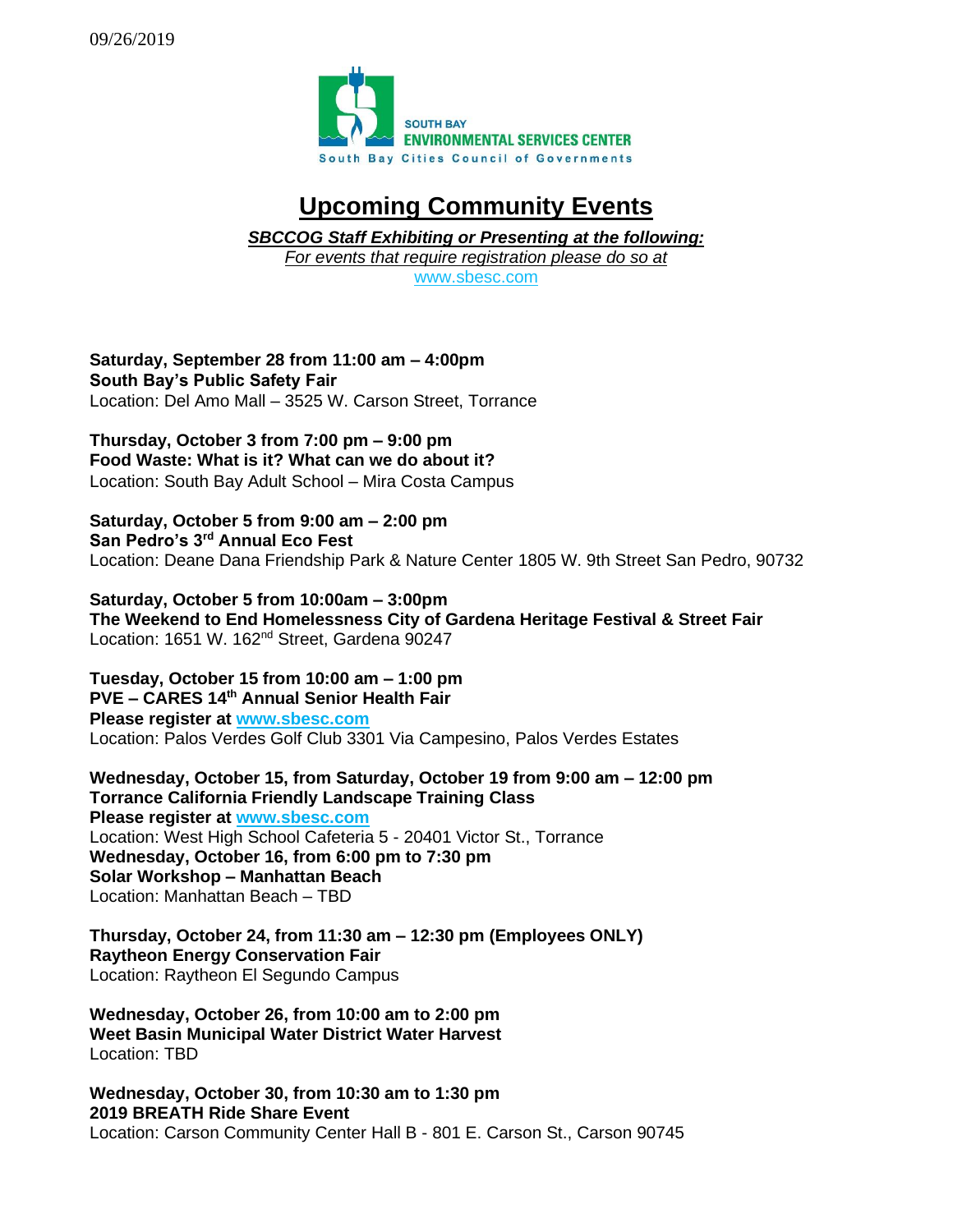09/26/2019

**Wednesday October 30, from 4:30 pm – 7:30 pm Torrance Business Showcase**  Location: Torrance Marriot – 3635 Fashion Way, Torrance

**Wednesday, October 30, from 5:30 pm – 8:30 pm West Basin Turf Replacement Class Please register at [www.sbesc.com](http://www.sbesc.com/)** Location: Nakaoka Center, 1670 W 162nd St., Gardena

**Saturday, November 2, from 8:00am - 11:00 am Malibu Rain Barrel Event (REGISTRATIONS ONLY) Please register at [www.sbesc.com](http://www.sbesc.com/)** Location: Malibu Boys and Girls Club

**Saturday, November 2 from 9:00 – 1:00 pm Torrance Rain Barrel Event (Must Be Torrance Resident) Please register at [www.sbesc.com](http://www.sbesc.com/)**

Location: West High School Parking Lot 20401 Victor Street, Torrance

**Saturday, November 16 from 8:00 am – 11:00 am Carson Rain Barrel Event Please register at [www.sbesc.com](http://www.sbesc.com/)** Location: 17140 S. Avalon Blvd. Carson, 90746

**Saturday, November 16 from 9:00 am – 12:30 pm Torrance Turf Removal Class Please register at [www.sbesc.com](http://www.sbesc.com/)** Location: West High School Cafeteria 5, 20401 Victor Street, Torrance

**Saturday, December 14, from 9:00 am – 12:00 pm Torrance California Friendly Landscape Training Class Please register at [www.sbesc.com](http://www.sbesc.com/)** Location: West High School Cafeteria 5, 20401 Victor Street, Torrance

**Saturday, January 18, from 9:00 am – 12:30 pm Torrance Turf Removal Class Please register at [www.sbesc.com](http://www.sbesc.com/)** Location: West High School Cafeteria 5, 20401 Victor Street, Torrance

**Saturday, January 18, from 8:00 am – 11:00 am El Segundo Rain Barrel Event Please register at [www.sbesc.com](http://www.sbesc.com/)** Location: 1935 S. Howard Hughes Way, El Segundo

**Saturday, February 15 from 8:00 am – 11:00 am Torrance California Friendly Landscape Training Class Please register at [www.sbesc.com](http://www.sbesc.com/)** Location: West High School Cafeteria 5, 20401 Victor Street, Torrance

**Saturday, February 15 from 8:00am – 11:00am Hermosa Beach Rain Barrel Event Please register at [www.sbesc.com](http://www.sbesc.com/)** Location: Hermosa Beach Community Center 710 Pier Ave., Hermosa Beach